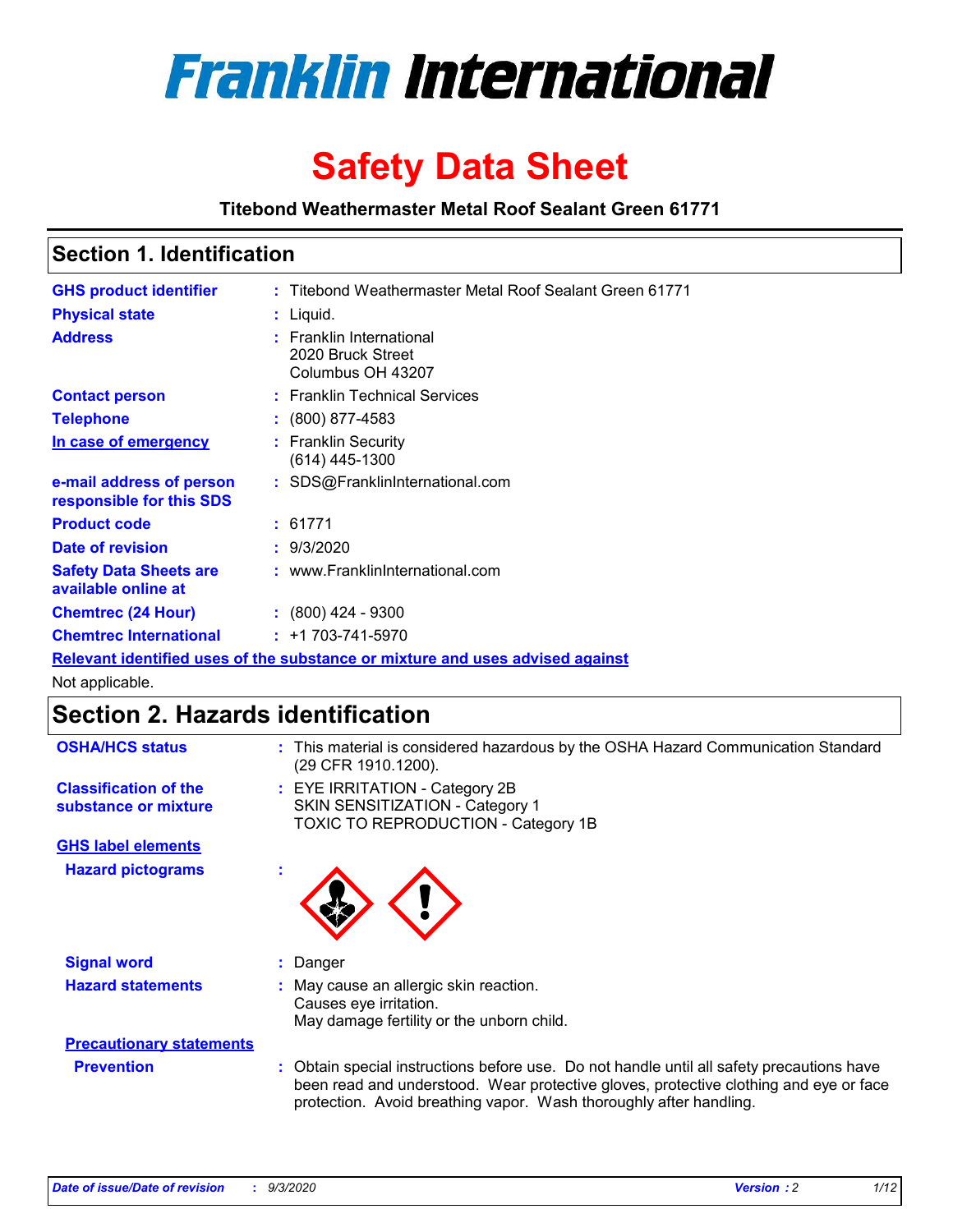## **Section 2. Hazards identification**

| <b>Response</b>                            | : IF exposed or concerned: Get medical advice or attention. Wash contaminated clothing<br>before reuse. IF ON SKIN: Wash with plenty of water. IF IN EYES: Rinse cautiously<br>with water for several minutes. Remove contact lenses, if present and easy to do.<br>Continue rinsing. If eye irritation persists: Get medical advice or attention. |
|--------------------------------------------|----------------------------------------------------------------------------------------------------------------------------------------------------------------------------------------------------------------------------------------------------------------------------------------------------------------------------------------------------|
| <b>Storage</b>                             | : Store locked up.                                                                                                                                                                                                                                                                                                                                 |
| <b>Disposal</b>                            | : Dispose of contents and container in accordance with all local, regional, national and<br>international regulations.                                                                                                                                                                                                                             |
| <b>Hazards not otherwise</b><br>classified | : Product generates methanol during cure.                                                                                                                                                                                                                                                                                                          |

# **Section 3. Composition/information on ingredients**

| <b>Ingredient name</b>       | $\frac{9}{6}$ | <b>CAS number</b> |
|------------------------------|---------------|-------------------|
| 3-aminopropyltriethoxysilane | ≤3            | 919-30-2          |
| Dibutyltin dilaurate         | ∣≤0.3         | $77 - 58 - 1$     |

Any concentration shown as a range is to protect confidentiality or is due to batch variation.

**There are no additional ingredients present which, within the current knowledge of the supplier and in the concentrations applicable, are classified as hazardous to health or the environment and hence require reporting in this section.**

**Occupational exposure limits, if available, are listed in Section 8.**

## **Section 4. First aid measures**

| <b>Description of necessary first aid measures</b> |                                                                                                                                                                                                                                                                                                                                                                                                                                                                                                                                                                                                                                                                                                                                                                           |
|----------------------------------------------------|---------------------------------------------------------------------------------------------------------------------------------------------------------------------------------------------------------------------------------------------------------------------------------------------------------------------------------------------------------------------------------------------------------------------------------------------------------------------------------------------------------------------------------------------------------------------------------------------------------------------------------------------------------------------------------------------------------------------------------------------------------------------------|
| <b>Eye contact</b>                                 | : Immediately flush eyes with plenty of water, occasionally lifting the upper and lower<br>eyelids. Check for and remove any contact lenses. Continue to rinse for at least 10<br>minutes. If irritation persists, get medical attention.                                                                                                                                                                                                                                                                                                                                                                                                                                                                                                                                 |
| <b>Inhalation</b>                                  | : Remove victim to fresh air and keep at rest in a position comfortable for breathing. If<br>not breathing, if breathing is irregular or if respiratory arrest occurs, provide artificial<br>respiration or oxygen by trained personnel. It may be dangerous to the person providing<br>aid to give mouth-to-mouth resuscitation. Get medical attention. If unconscious, place<br>in recovery position and get medical attention immediately. Maintain an open airway.<br>Loosen tight clothing such as a collar, tie, belt or waistband. In case of inhalation of<br>decomposition products in a fire, symptoms may be delayed. The exposed person may<br>need to be kept under medical surveillance for 48 hours.                                                       |
| <b>Skin contact</b>                                | : Wash with plenty of soap and water. Remove contaminated clothing and shoes. Wash<br>contaminated clothing thoroughly with water before removing it, or wear gloves.<br>Continue to rinse for at least 10 minutes. Get medical attention. In the event of any<br>complaints or symptoms, avoid further exposure. Wash clothing before reuse. Clean<br>shoes thoroughly before reuse.                                                                                                                                                                                                                                                                                                                                                                                     |
| <b>Ingestion</b>                                   | : Wash out mouth with water. Remove dentures if any. Remove victim to fresh air and<br>keep at rest in a position comfortable for breathing. If material has been swallowed and<br>the exposed person is conscious, give small quantities of water to drink. Stop if the<br>exposed person feels sick as vomiting may be dangerous. Do not induce vomiting<br>unless directed to do so by medical personnel. If vomiting occurs, the head should be<br>kept low so that vomit does not enter the lungs. Get medical attention. Never give<br>anything by mouth to an unconscious person. If unconscious, place in recovery position<br>and get medical attention immediately. Maintain an open airway. Loosen tight clothing<br>such as a collar, tie, belt or waistband. |
| Most important symptoms/effects, acute and delayed |                                                                                                                                                                                                                                                                                                                                                                                                                                                                                                                                                                                                                                                                                                                                                                           |
| <b>Potential acute health effects</b>              |                                                                                                                                                                                                                                                                                                                                                                                                                                                                                                                                                                                                                                                                                                                                                                           |
| <b>Eye contact</b>                                 | : May cause eye irritation.                                                                                                                                                                                                                                                                                                                                                                                                                                                                                                                                                                                                                                                                                                                                               |
| <b>Inhalation</b>                                  | : No known significant effects or critical hazards.                                                                                                                                                                                                                                                                                                                                                                                                                                                                                                                                                                                                                                                                                                                       |
|                                                    |                                                                                                                                                                                                                                                                                                                                                                                                                                                                                                                                                                                                                                                                                                                                                                           |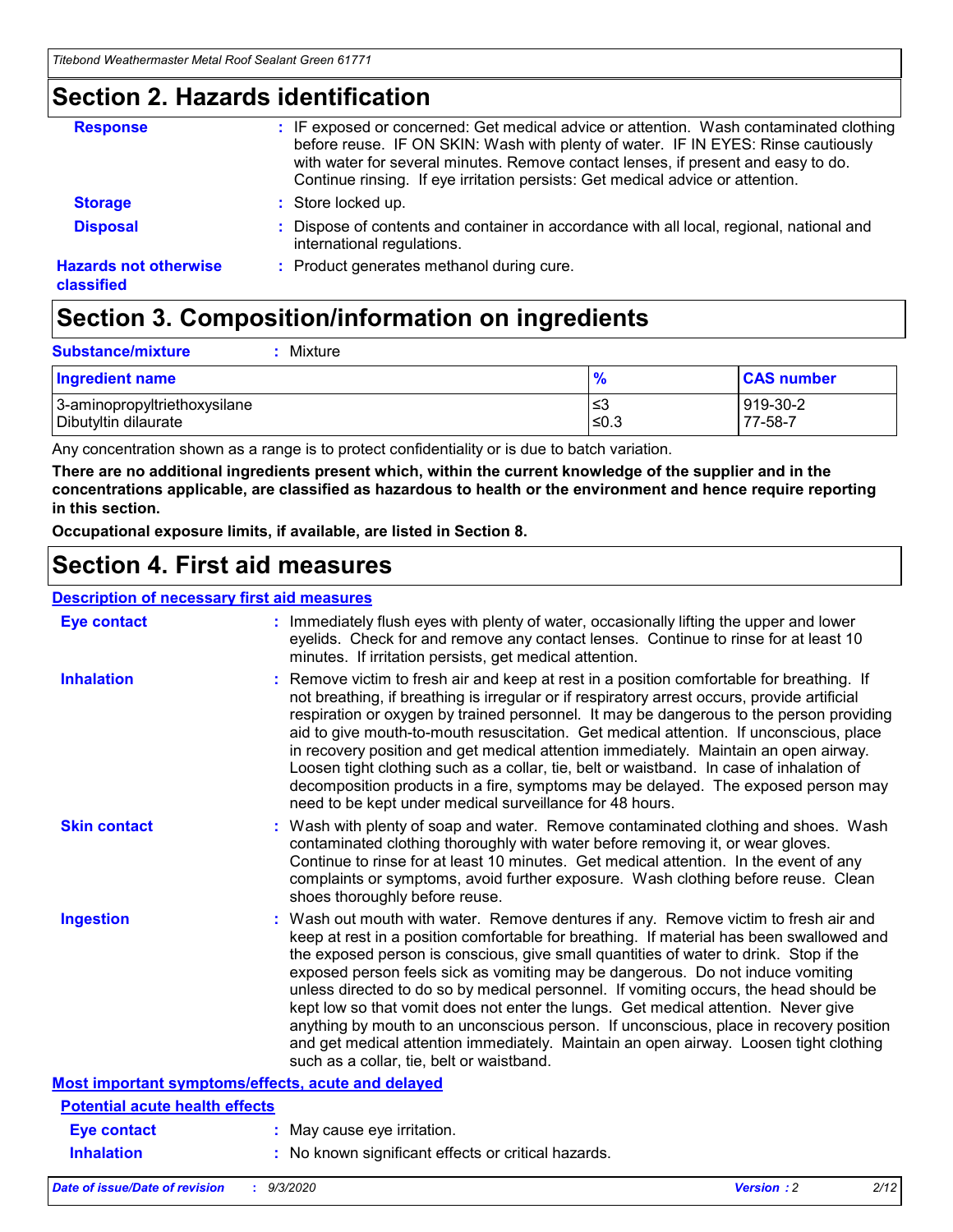| Titebond Weathermaster Metal Roof Sealant Green 61771 |                                                                                                                                                                                                                                                                                                                                                                                                               |
|-------------------------------------------------------|---------------------------------------------------------------------------------------------------------------------------------------------------------------------------------------------------------------------------------------------------------------------------------------------------------------------------------------------------------------------------------------------------------------|
| <b>Section 4. First aid measures</b>                  |                                                                                                                                                                                                                                                                                                                                                                                                               |
| <b>Skin contact</b>                                   | : May cause skin irritation.                                                                                                                                                                                                                                                                                                                                                                                  |
| <b>Ingestion</b>                                      | : No known significant effects or critical hazards.                                                                                                                                                                                                                                                                                                                                                           |
| <b>Over-exposure signs/symptoms</b>                   |                                                                                                                                                                                                                                                                                                                                                                                                               |
| <b>Eye contact</b>                                    | : Adverse symptoms may include the following:<br>irritation<br>watering<br>redness                                                                                                                                                                                                                                                                                                                            |
| <b>Inhalation</b>                                     | : Adverse symptoms may include the following:<br>reduced fetal weight<br>increase in fetal deaths<br>skeletal malformations                                                                                                                                                                                                                                                                                   |
| <b>Skin contact</b>                                   | : Adverse symptoms may include the following:<br>irritation<br>redness<br>reduced fetal weight<br>increase in fetal deaths<br>skeletal malformations                                                                                                                                                                                                                                                          |
| <b>Ingestion</b>                                      | Adverse symptoms may include the following:<br>reduced fetal weight<br>increase in fetal deaths<br>skeletal malformations                                                                                                                                                                                                                                                                                     |
|                                                       | Indication of immediate medical attention and special treatment needed, if necessary                                                                                                                                                                                                                                                                                                                          |
| <b>Notes to physician</b>                             | : In case of inhalation of decomposition products in a fire, symptoms may be delayed.<br>The exposed person may need to be kept under medical surveillance for 48 hours.                                                                                                                                                                                                                                      |
| <b>Specific treatments</b>                            | : No specific treatment.                                                                                                                                                                                                                                                                                                                                                                                      |
| <b>Protection of first-aiders</b>                     | No action shall be taken involving any personal risk or without suitable training. If it is<br>suspected that fumes are still present, the rescuer should wear an appropriate mask or<br>self-contained breathing apparatus. It may be dangerous to the person providing aid to<br>give mouth-to-mouth resuscitation. Wash contaminated clothing thoroughly with water<br>before removing it, or wear gloves. |
| See toxicological information (Section 11)            |                                                                                                                                                                                                                                                                                                                                                                                                               |

# **Section 5. Fire-fighting measures**

| : Use an extinguishing agent suitable for the surrounding fire.                                                                                                                                     |
|-----------------------------------------------------------------------------------------------------------------------------------------------------------------------------------------------------|
| : None known.                                                                                                                                                                                       |
| : In a fire or if heated, a pressure increase will occur and the container may burst.                                                                                                               |
| : Decomposition products may include the following materials:<br>carbon dioxide<br>carbon monoxide<br>nitrogen oxides<br>metal oxide/oxides                                                         |
| : Promptly isolate the scene by removing all persons from the vicinity of the incident if<br>there is a fire. No action shall be taken involving any personal risk or without suitable<br>training. |
| : Fire-fighters should wear appropriate protective equipment and self-contained breathing<br>apparatus (SCBA) with a full face-piece operated in positive pressure mode.                            |
|                                                                                                                                                                                                     |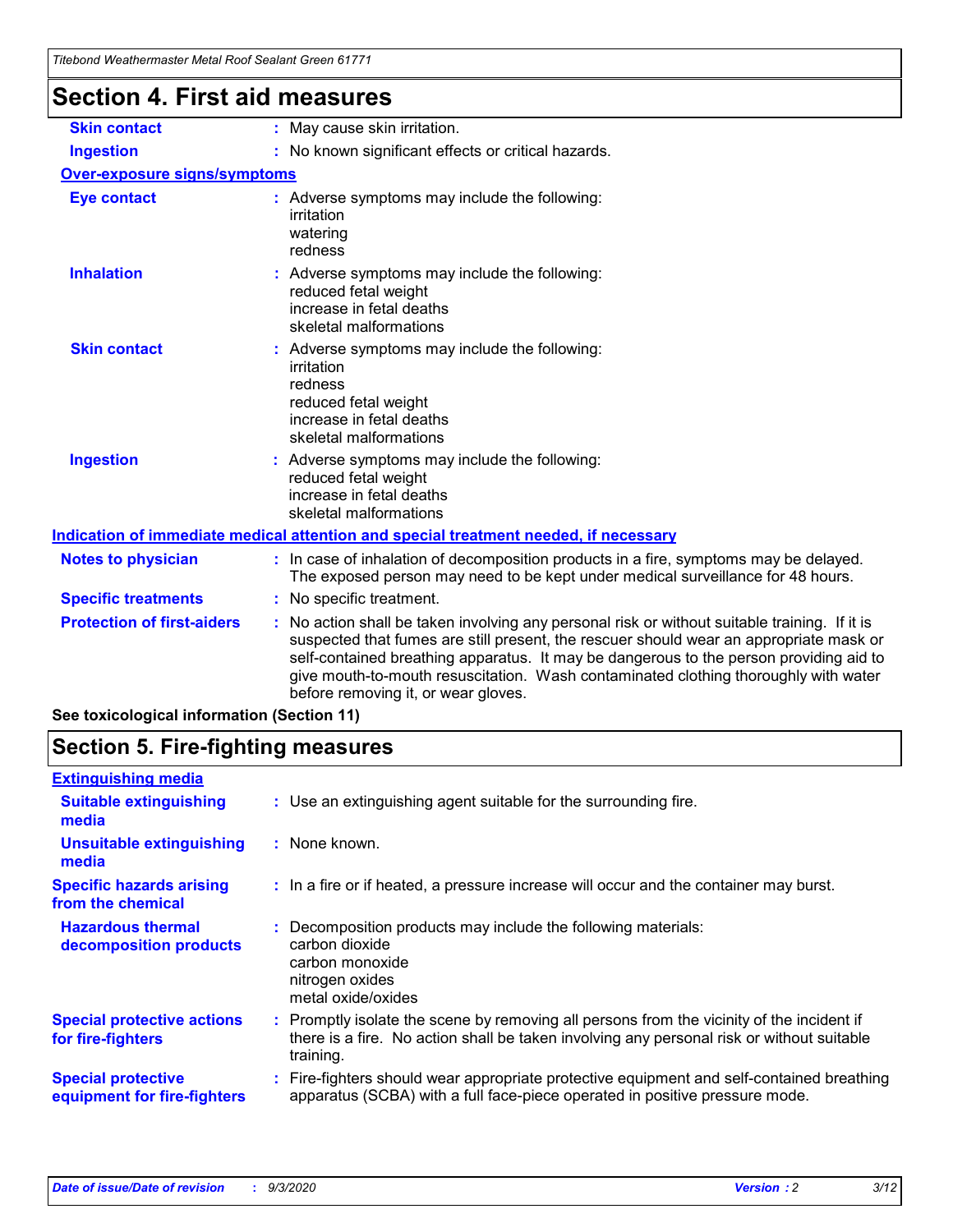### **Section 6. Accidental release measures**

|                                                              | Personal precautions, protective equipment and emergency procedures                                                                                                                                                                                                                                                                                                                                                                                                                                                                                                                                                                                                                                          |  |  |
|--------------------------------------------------------------|--------------------------------------------------------------------------------------------------------------------------------------------------------------------------------------------------------------------------------------------------------------------------------------------------------------------------------------------------------------------------------------------------------------------------------------------------------------------------------------------------------------------------------------------------------------------------------------------------------------------------------------------------------------------------------------------------------------|--|--|
| For non-emergency<br>personnel                               | : No action shall be taken involving any personal risk or without suitable training.<br>Evacuate surrounding areas. Keep unnecessary and unprotected personnel from<br>entering. Do not touch or walk through spilled material. Avoid breathing vapor or mist.<br>Provide adequate ventilation. Wear appropriate respirator when ventilation is<br>inadequate. Put on appropriate personal protective equipment.                                                                                                                                                                                                                                                                                             |  |  |
| For emergency responders                                     | : If specialized clothing is required to deal with the spillage, take note of any information in<br>Section 8 on suitable and unsuitable materials. See also the information in "For non-<br>emergency personnel".                                                                                                                                                                                                                                                                                                                                                                                                                                                                                           |  |  |
| <b>Environmental precautions</b>                             | : Avoid dispersal of spilled material and runoff and contact with soil, waterways, drains<br>and sewers. Inform the relevant authorities if the product has caused environmental<br>pollution (sewers, waterways, soil or air).                                                                                                                                                                                                                                                                                                                                                                                                                                                                              |  |  |
| <b>Methods and materials for containment and cleaning up</b> |                                                                                                                                                                                                                                                                                                                                                                                                                                                                                                                                                                                                                                                                                                              |  |  |
| <b>Small spill</b>                                           | : Stop leak if without risk. Move containers from spill area. Dilute with water and mop up<br>if water-soluble. Alternatively, or if water-insoluble, absorb with an inert dry material and<br>place in an appropriate waste disposal container. Dispose of via a licensed waste<br>disposal contractor.                                                                                                                                                                                                                                                                                                                                                                                                     |  |  |
| <b>Large spill</b>                                           | : Stop leak if without risk. Move containers from spill area. Approach release from<br>upwind. Prevent entry into sewers, water courses, basements or confined areas. Wash<br>spillages into an effluent treatment plant or proceed as follows. Contain and collect<br>spillage with non-combustible, absorbent material e.g. sand, earth, vermiculite or<br>diatomaceous earth and place in container for disposal according to local regulations<br>(see Section 13). Dispose of via a licensed waste disposal contractor. Contaminated<br>absorbent material may pose the same hazard as the spilled product. Note: see<br>Section 1 for emergency contact information and Section 13 for waste disposal. |  |  |

## **Section 7. Handling and storage**

### **Precautions for safe handling**

| <b>Protective measures</b>                                                       | : Put on appropriate personal protective equipment (see Section 8). Persons with a<br>history of skin sensitization problems should not be employed in any process in which<br>this product is used. Avoid exposure - obtain special instructions before use. Avoid<br>exposure during pregnancy. Do not handle until all safety precautions have been read<br>and understood. Do not get in eyes or on skin or clothing. Do not ingest. Avoid<br>breathing vapor or mist. If during normal use the material presents a respiratory hazard,<br>use only with adequate ventilation or wear appropriate respirator. Keep in the original<br>container or an approved alternative made from a compatible material, kept tightly<br>closed when not in use. Empty containers retain product residue and can be hazardous.<br>Do not reuse container. |
|----------------------------------------------------------------------------------|--------------------------------------------------------------------------------------------------------------------------------------------------------------------------------------------------------------------------------------------------------------------------------------------------------------------------------------------------------------------------------------------------------------------------------------------------------------------------------------------------------------------------------------------------------------------------------------------------------------------------------------------------------------------------------------------------------------------------------------------------------------------------------------------------------------------------------------------------|
| <b>Advice on general</b><br>occupational hygiene                                 | : Eating, drinking and smoking should be prohibited in areas where this material is<br>handled, stored and processed. Workers should wash hands and face before eating,<br>drinking and smoking. Remove contaminated clothing and protective equipment before<br>entering eating areas. See also Section 8 for additional information on hygiene<br>measures.                                                                                                                                                                                                                                                                                                                                                                                                                                                                                    |
| <b>Conditions for safe storage,</b><br>including any<br><i>incompatibilities</i> | Store between the following temperatures: 0 to 120°C (32 to 248°F). Store in<br>accordance with local regulations. Store in original container protected from direct<br>sunlight in a dry, cool and well-ventilated area, away from incompatible materials (see<br>Section 10) and food and drink. Store locked up. Keep container tightly closed and<br>sealed until ready for use. Containers that have been opened must be carefully<br>resealed and kept upright to prevent leakage. Do not store in unlabeled containers.<br>Use appropriate containment to avoid environmental contamination. See Section 10 for<br>incompatible materials before handling or use.                                                                                                                                                                         |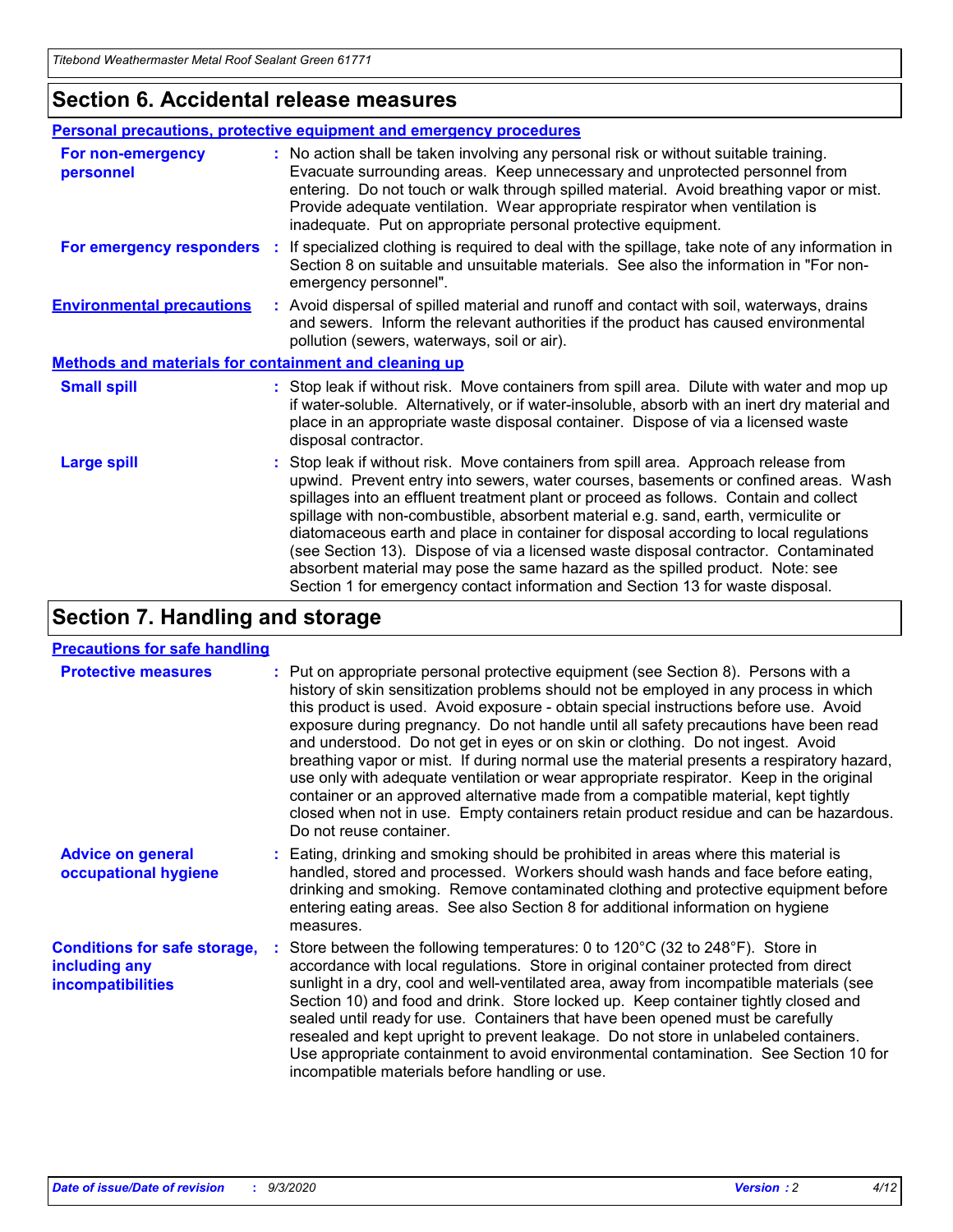# **Section 8. Exposure controls/personal protection**

### **Control parameters**

### **Occupational exposure limits**

| <b>Ingredient name</b>                               |    |                                                                                                                                                                                                                                                                                                                                                     | <b>Exposure limits</b>                                                                                                                                                                                                                                                                                                                                                                                                                                                                                                                                                                                                 |  |  |
|------------------------------------------------------|----|-----------------------------------------------------------------------------------------------------------------------------------------------------------------------------------------------------------------------------------------------------------------------------------------------------------------------------------------------------|------------------------------------------------------------------------------------------------------------------------------------------------------------------------------------------------------------------------------------------------------------------------------------------------------------------------------------------------------------------------------------------------------------------------------------------------------------------------------------------------------------------------------------------------------------------------------------------------------------------------|--|--|
| 3-aminopropyltriethoxysilane<br>Dibutyltin dilaurate |    |                                                                                                                                                                                                                                                                                                                                                     | None.<br>ACGIH TLV (United States, 3/2020). Absorbed through skin.<br>Notes: as Sn<br>TWA: $0.1 \text{ mg/m}^3$ , (as Sn) 8 hours.<br>STEL: 0.2 mg/m <sup>3</sup> , (as Sn) 15 minutes.<br>NIOSH REL (United States, 10/2016). Absorbed through skin.<br>Notes: as Sn<br>TWA: 0.1 mg/m <sup>3</sup> , (as Sn) 10 hours.<br>OSHA PEL (United States, 5/2018). Notes: as Sn<br>TWA: 0.1 mg/m <sup>3</sup> , (as Sn) 8 hours.<br>OSHA PEL 1989 (United States, 3/1989). Absorbed through skin.<br>Notes: measured as Sn<br>TWA: 0.1 mg/m <sup>3</sup> , (measured as Sn) 8 hours. Form: Organic                           |  |  |
| <b>Appropriate engineering</b><br>controls           |    |                                                                                                                                                                                                                                                                                                                                                     | : If user operations generate dust, fumes, gas, vapor or mist, use process enclosures,<br>local exhaust ventilation or other engineering controls to keep worker exposure to<br>airborne contaminants below any recommended or statutory limits.                                                                                                                                                                                                                                                                                                                                                                       |  |  |
| <b>Environmental exposure</b><br>controls            |    | Emissions from ventilation or work process equipment should be checked to ensure<br>they comply with the requirements of environmental protection legislation. In some<br>cases, fume scrubbers, filters or engineering modifications to the process equipment<br>will be necessary to reduce emissions to acceptable levels.                       |                                                                                                                                                                                                                                                                                                                                                                                                                                                                                                                                                                                                                        |  |  |
| <b>Individual protection measures</b>                |    |                                                                                                                                                                                                                                                                                                                                                     |                                                                                                                                                                                                                                                                                                                                                                                                                                                                                                                                                                                                                        |  |  |
| <b>Hygiene measures</b>                              |    |                                                                                                                                                                                                                                                                                                                                                     | : Wash hands, forearms and face thoroughly after handling chemical products, before<br>eating, smoking and using the lavatory and at the end of the working period.<br>Appropriate techniques should be used to remove potentially contaminated clothing.<br>Contaminated work clothing should not be allowed out of the workplace. Wash<br>contaminated clothing before reusing. Ensure that eyewash stations and safety<br>showers are close to the workstation location.                                                                                                                                            |  |  |
| <b>Eye/face protection</b>                           |    | Safety eyewear complying with an approved standard should be used when a risk<br>assessment indicates this is necessary to avoid exposure to liquid splashes, mists,<br>gases or dusts. If contact is possible, the following protection should be worn, unless<br>the assessment indicates a higher degree of protection: chemical splash goggles. |                                                                                                                                                                                                                                                                                                                                                                                                                                                                                                                                                                                                                        |  |  |
| <b>Skin protection</b>                               |    |                                                                                                                                                                                                                                                                                                                                                     |                                                                                                                                                                                                                                                                                                                                                                                                                                                                                                                                                                                                                        |  |  |
| <b>Hand protection</b>                               |    |                                                                                                                                                                                                                                                                                                                                                     | : Chemical-resistant, impervious gloves complying with an approved standard should be<br>worn at all times when handling chemical products if a risk assessment indicates this is<br>necessary. Considering the parameters specified by the glove manufacturer, check<br>during use that the gloves are still retaining their protective properties. It should be<br>noted that the time to breakthrough for any glove material may be different for different<br>glove manufacturers. In the case of mixtures, consisting of several substances, the<br>protection time of the gloves cannot be accurately estimated. |  |  |
| <b>Body protection</b>                               |    | handling this product.                                                                                                                                                                                                                                                                                                                              | Personal protective equipment for the body should be selected based on the task being<br>performed and the risks involved and should be approved by a specialist before                                                                                                                                                                                                                                                                                                                                                                                                                                                |  |  |
| <b>Other skin protection</b>                         |    |                                                                                                                                                                                                                                                                                                                                                     | : Appropriate footwear and any additional skin protection measures should be selected<br>based on the task being performed and the risks involved and should be approved by a<br>specialist before handling this product.                                                                                                                                                                                                                                                                                                                                                                                              |  |  |
| <b>Respiratory protection</b>                        | ÷. | aspects of use.                                                                                                                                                                                                                                                                                                                                     | Based on the hazard and potential for exposure, select a respirator that meets the<br>appropriate standard or certification. Respirators must be used according to a<br>respiratory protection program to ensure proper fitting, training, and other important                                                                                                                                                                                                                                                                                                                                                         |  |  |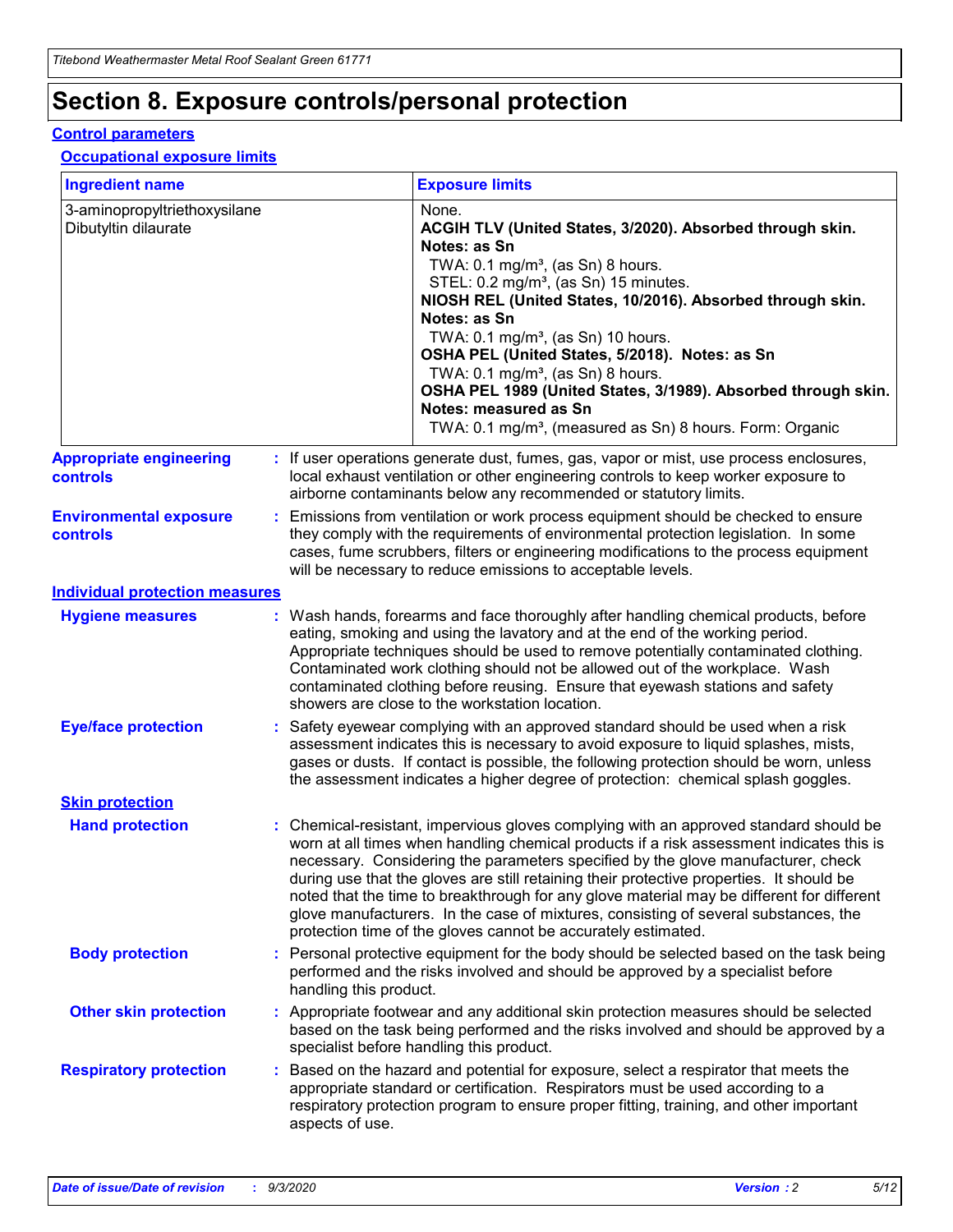### **Section 9. Physical and chemical properties**

### **Appearance**

| <b>Physical state</b>                             |   | : Liquid. [Paste.]                                              |
|---------------------------------------------------|---|-----------------------------------------------------------------|
| <b>Color</b>                                      |   | Green.                                                          |
| Odor                                              |   | Characteristic.                                                 |
| <b>Odor threshold</b>                             | ÷ | Not available.                                                  |
| рH                                                |   | Not applicable.                                                 |
| <b>Melting point</b>                              |   | : Not available.                                                |
| <b>Boiling point</b>                              |   | >200°C (>392°F)                                                 |
| <b>Flash point</b>                                |   | Closed cup: >200°C (>392°F) [Setaflash.]                        |
| <b>Evaporation rate</b>                           |   | $:$ >1 (butyl acetate = 1)                                      |
| <b>Flammability (solid, gas)</b>                  |   | : Not available.                                                |
| Lower and upper explosive<br>(flammable) limits   |   | : Not available.                                                |
| <b>VOC (less water, less)</b><br>exempt solvents) |   | : 0 g/l                                                         |
| <b>Volatility</b>                                 |   | $: 0\%$ (w/w)                                                   |
| <b>Vapor density</b>                              |   | Not available.                                                  |
| <b>Relative density</b>                           |   | $\mathbf{1}$ $\mathbf{\sqrt{432}}$                              |
| <b>Solubility</b>                                 |   | Insoluble in the following materials: cold water and hot water. |
| <b>Solubility in water</b>                        |   | Not available.                                                  |
| <b>Partition coefficient: n-</b><br>octanol/water |   | $:$ Not available.                                              |
| <b>Auto-ignition temperature</b>                  |   | : Not available.                                                |
| <b>Decomposition temperature</b>                  |   | : Not available.                                                |
| <b>Viscosity</b>                                  |   | $:$ Not available.                                              |

## **Section 10. Stability and reactivity**

| <b>Reactivity</b>                            | : No specific test data related to reactivity available for this product or its ingredients.            |
|----------------------------------------------|---------------------------------------------------------------------------------------------------------|
| <b>Chemical stability</b>                    | : The product is stable.                                                                                |
| <b>Possibility of hazardous</b><br>reactions | : Under normal conditions of storage and use, hazardous reactions will not occur.                       |
| <b>Conditions to avoid</b>                   | : No specific data.                                                                                     |
| <b>Incompatible materials</b>                | : No specific data.                                                                                     |
| <b>Hazardous decomposition</b><br>products   | Under normal conditions of storage and use, hazardous decomposition products should<br>not be produced. |

## **Section 11. Toxicological information**

### **Information on toxicological effects**

### **Acute toxicity**

| <b>Product/ingredient name</b> | <b>Result</b>           | <b>Species</b> | <b>Dose</b>                | <b>Exposure</b> |
|--------------------------------|-------------------------|----------------|----------------------------|-----------------|
| 3-aminopropyltriethoxysilane   | <b>ILD50 Dermal</b>     | Rabbit         | 4.29 g/kg                  |                 |
| Dibutyltin dilaurate           | ILD50 Oral<br>LD50 Oral | Rat<br>Rat     | $1.57$ g/kg<br>175 $mg/kg$ |                 |
|                                |                         |                |                            |                 |

**Irritation/Corrosion**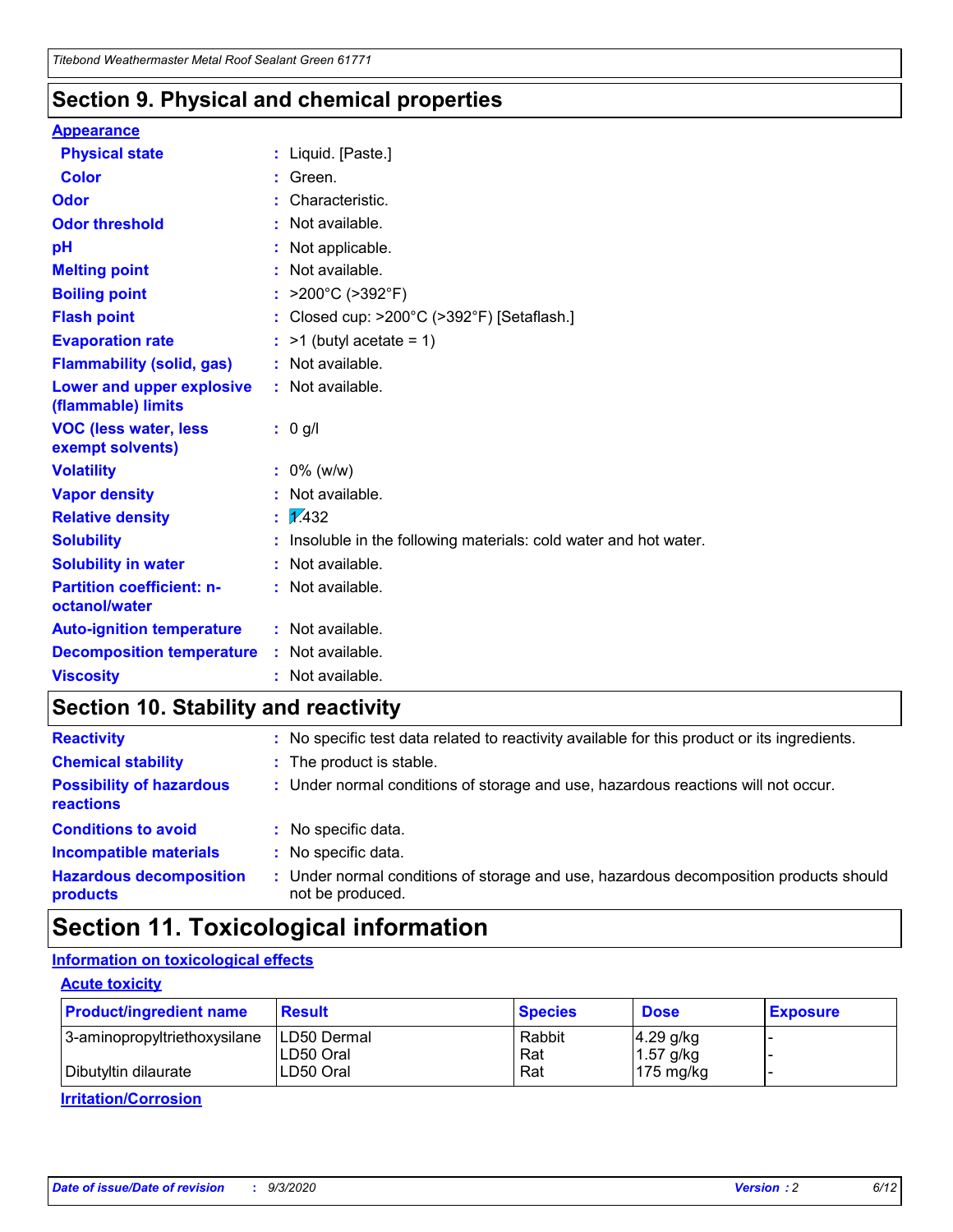# **Section 11. Toxicological information**

| <b>Product/ingredient name</b> | <b>Result</b>                 | <b>Species</b> | <b>Score</b> | <b>Exposure</b>    | <b>Observation</b>       |
|--------------------------------|-------------------------------|----------------|--------------|--------------------|--------------------------|
| 3-aminopropyltriethoxysilane   | Eyes - Mild irritant          | Rabbit         |              | $100 \text{ mg}$   |                          |
|                                | Eyes - Severe irritant        | Rabbit         |              | 24 hours 750       |                          |
|                                |                               |                |              | ug                 |                          |
|                                | <b>Skin - Severe irritant</b> | Rabbit         |              | 24 hours 5         | $\overline{\phantom{a}}$ |
| Dibutyltin dilaurate           | Eyes - Moderate irritant      | Rabbit         |              | mg<br>24 hours 100 |                          |
|                                |                               |                |              | mg                 |                          |
|                                | Skin - Severe irritant        | Rabbit         |              | 500 mg             | -                        |

### **Sensitization**

Not available.

### **Mutagenicity**

Not available.

### **Carcinogenicity**

Not available.

### **Reproductive toxicity**

Not available.

### **Teratogenicity**

Not available.

### **Specific target organ toxicity (single exposure)**

Not available.

### **Specific target organ toxicity (repeated exposure)**

| <b>Name</b>                                                                  |                                                                            | <b>Category</b>                                     | <b>Route of</b><br>exposure | <b>Target organs</b> |  |  |
|------------------------------------------------------------------------------|----------------------------------------------------------------------------|-----------------------------------------------------|-----------------------------|----------------------|--|--|
| Dibutyltin dilaurate                                                         |                                                                            | Category 1                                          |                             | respiratory system   |  |  |
| <b>Aspiration hazard</b><br>Not available.                                   |                                                                            |                                                     |                             |                      |  |  |
| <b>Information on the likely</b><br>routes of exposure                       | : Not available.                                                           |                                                     |                             |                      |  |  |
| <b>Potential acute health effects</b>                                        |                                                                            |                                                     |                             |                      |  |  |
| <b>Eye contact</b>                                                           | : May cause eye irritation.                                                |                                                     |                             |                      |  |  |
| <b>Inhalation</b>                                                            |                                                                            | : No known significant effects or critical hazards. |                             |                      |  |  |
| <b>Skin contact</b>                                                          |                                                                            | : May cause skin irritation.                        |                             |                      |  |  |
| <b>Ingestion</b>                                                             |                                                                            | : No known significant effects or critical hazards. |                             |                      |  |  |
| Symptoms related to the physical, chemical and toxicological characteristics |                                                                            |                                                     |                             |                      |  |  |
| <b>Eye contact</b>                                                           | irritation<br>watering<br>redness                                          | : Adverse symptoms may include the following:       |                             |                      |  |  |
| <b>Inhalation</b>                                                            | reduced fetal weight<br>increase in fetal deaths<br>skeletal malformations | : Adverse symptoms may include the following:       |                             |                      |  |  |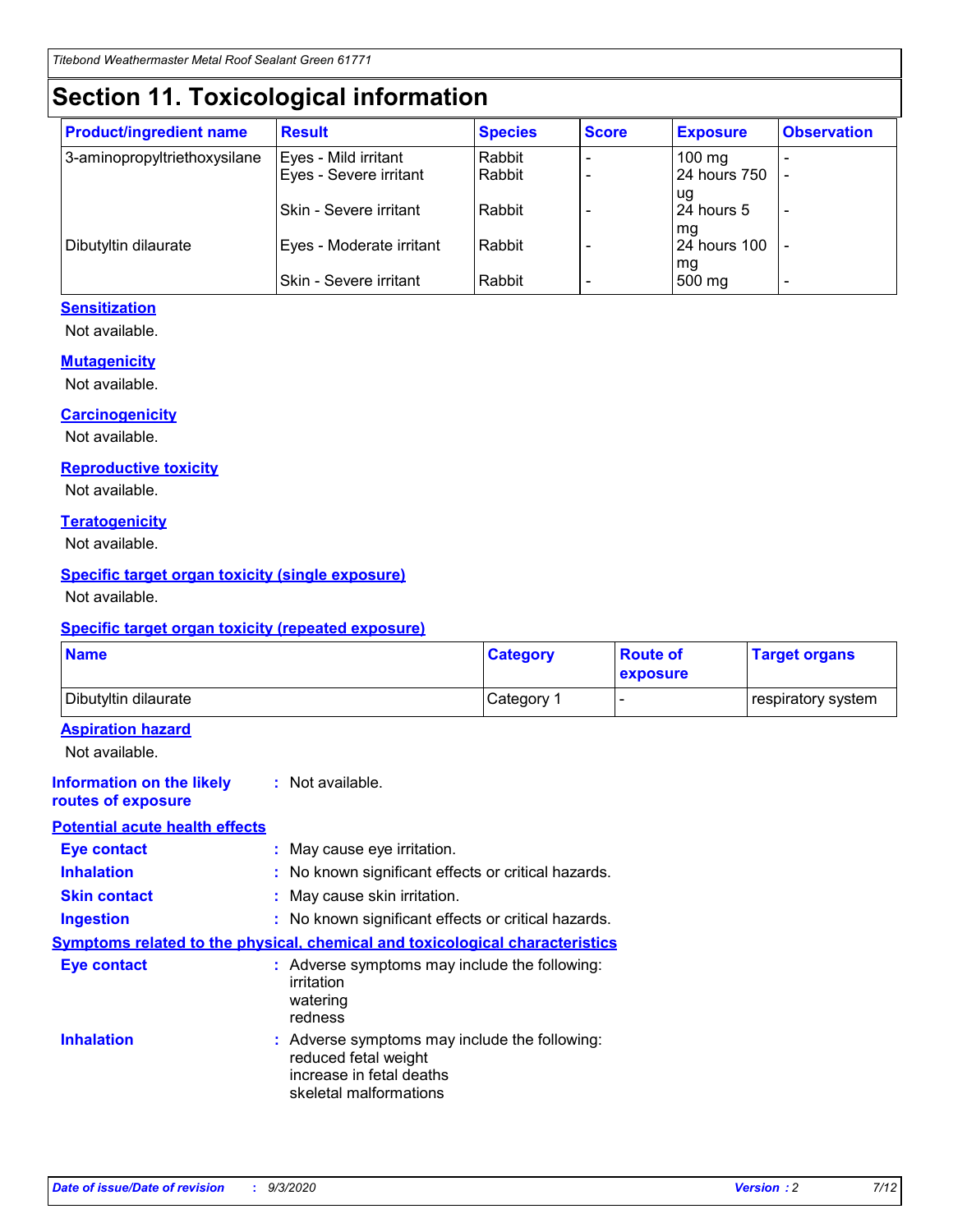*Titebond Weathermaster Metal Roof Sealant Green 61771*

# **Section 11. Toxicological information**

| <b>Skin contact</b>                     | : Adverse symptoms may include the following:<br>irritation                                            |
|-----------------------------------------|--------------------------------------------------------------------------------------------------------|
|                                         | redness                                                                                                |
|                                         | reduced fetal weight                                                                                   |
|                                         | increase in fetal deaths                                                                               |
|                                         | skeletal malformations                                                                                 |
| <b>Ingestion</b>                        | : Adverse symptoms may include the following:<br>reduced fetal weight                                  |
|                                         | increase in fetal deaths                                                                               |
|                                         | skeletal malformations                                                                                 |
|                                         | Delayed and immediate effects and also chronic effects from short and long term exposure               |
| <b>Short term exposure</b>              |                                                                                                        |
| <b>Potential immediate</b><br>effects   | : Not available.                                                                                       |
| <b>Potential delayed effects</b>        | : Not available.                                                                                       |
| <b>Long term exposure</b>               |                                                                                                        |
| <b>Potential immediate</b><br>effects   | : Not available.                                                                                       |
| <b>Potential delayed effects</b>        | : Not available.                                                                                       |
| <b>Potential chronic health effects</b> |                                                                                                        |
| Not available.                          |                                                                                                        |
| <b>General</b>                          | Once sensitized, a severe allergic reaction may occur when subsequently exposed to<br>very low levels. |
| <b>Carcinogenicity</b>                  | No known significant effects or critical hazards.                                                      |
| <b>Mutagenicity</b>                     | : No known significant effects or critical hazards.                                                    |
| <b>Teratogenicity</b>                   | May damage the unborn child.                                                                           |
| <b>Developmental effects</b>            | : No known significant effects or critical hazards.                                                    |
| <b>Fertility effects</b>                | : May damage fertility.                                                                                |
| <b>Numerical measures of toxicity</b>   |                                                                                                        |
| <b>Acute toxicity estimates</b>         |                                                                                                        |
| Not ovoilable                           |                                                                                                        |

Not available.

# **Section 12. Ecological information**

### **Toxicity**

| <b>Product/ingredient name</b> | <b>Result</b>                                       | <b>Species</b>               | <b>Exposure</b>       |
|--------------------------------|-----------------------------------------------------|------------------------------|-----------------------|
| Dibutyltin dilaurate           | $ CC50>3$ mg/l<br>Chronic EC10 > 2 mg/l Fresh water | Algae<br>Algae - Desmodesmus | 72 hours<br>196 hours |
|                                |                                                     | <b>I</b> subspicatus         |                       |

### **Persistence and degradability**

| <b>Product/ingredient name</b> | <b>Test</b>                                                                    | <b>Result</b>  |                   | <b>Dose</b> | <b>Inoculum</b>         |
|--------------------------------|--------------------------------------------------------------------------------|----------------|-------------------|-------------|-------------------------|
| Dibutyltin dilaurate           | OECD 301F<br>Ready<br>Biodegradability -<br>Manometric<br>Respirometry<br>Test | 23 % - 28 days |                   |             |                         |
| <b>Product/ingredient name</b> | <b>Aquatic half-life</b>                                                       |                | <b>Photolysis</b> |             | <b>Biodegradability</b> |
| Dibutyltin dilaurate           |                                                                                |                |                   |             | <b>Inherent</b>         |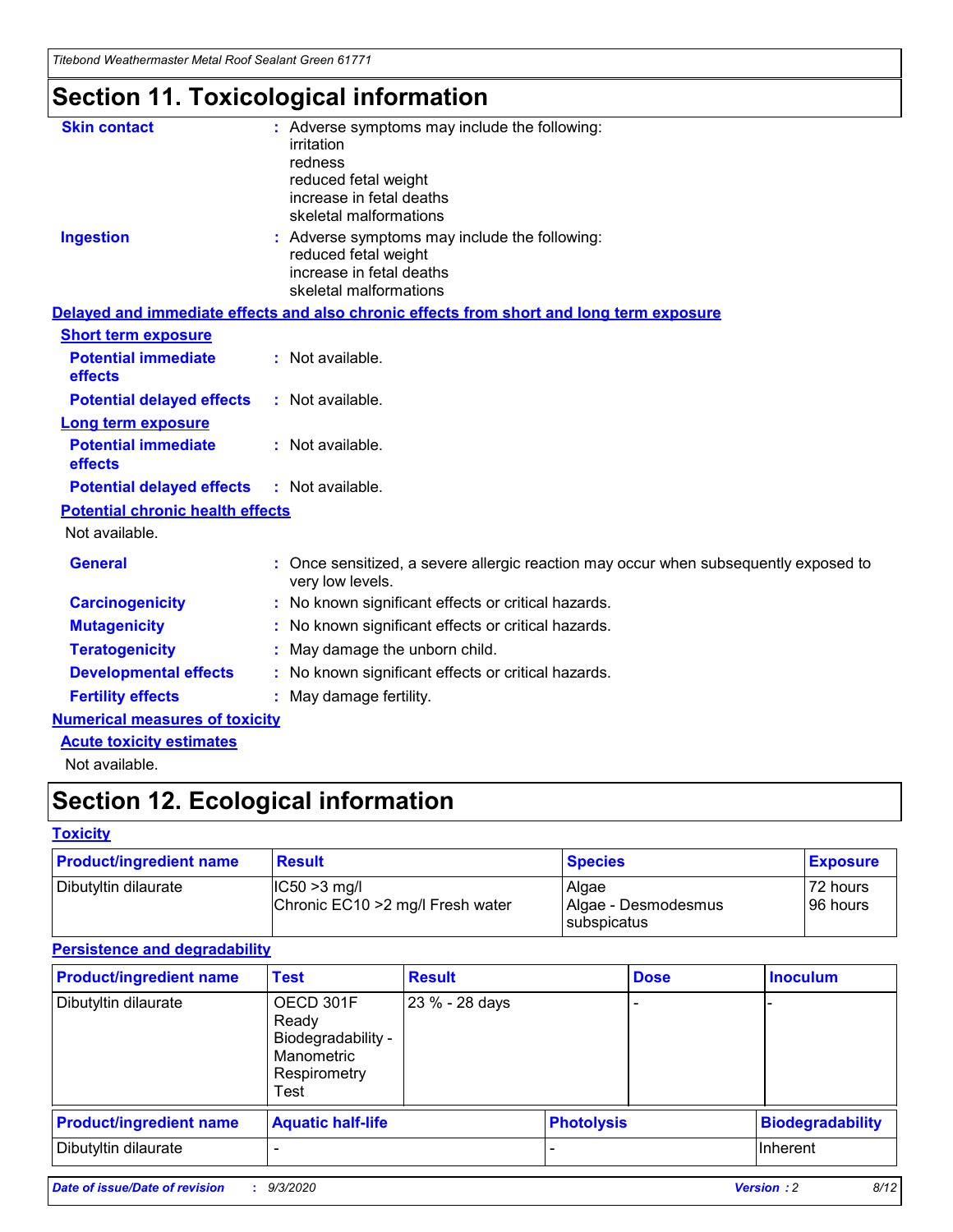# **Section 12. Ecological information**

#### **Bioaccumulative potential**

| <b>Product/ingredient name</b> | $LoaPow$ | <b>BCF</b> | <b>Potential</b> |
|--------------------------------|----------|------------|------------------|
| 3-aminopropyltriethoxysilane   | 1.7      | 3.4        | low              |
| Dibutyltin dilaurate           | 4.44     | 2.91       | low              |

### **Mobility in soil**

| <b>INIUDIIILY III SUII</b>                                    |                                                     |
|---------------------------------------------------------------|-----------------------------------------------------|
| <b>Soil/water partition</b><br>coefficient (K <sub>oc</sub> ) | : Not available.                                    |
| <b>Other adverse effects</b>                                  | : No known significant effects or critical hazards. |

## **Section 13. Disposal considerations**

**Disposal methods :**

The generation of waste should be avoided or minimized wherever possible. Disposal of this product, solutions and any by-products should at all times comply with the requirements of environmental protection and waste disposal legislation and any regional local authority requirements. Dispose of surplus and non-recyclable products via a licensed waste disposal contractor. Waste should not be disposed of untreated to the sewer unless fully compliant with the requirements of all authorities with jurisdiction. Waste packaging should be recycled. Incineration or landfill should only be considered when recycling is not feasible. This material and its container must be disposed of in a safe way. Care should be taken when handling emptied containers that have not been cleaned or rinsed out. Empty containers or liners may retain some product residues. Avoid dispersal of spilled material and runoff and contact with soil, waterways, drains and sewers.

## **Section 14. Transport information**

|                                      | <b>DOT</b><br><b>Classification</b> | <b>TDG</b><br><b>Classification</b> | <b>Mexico</b><br><b>Classification</b> | <b>ADR/RID</b>           | <b>IMDG</b>              | <b>IATA</b>    |
|--------------------------------------|-------------------------------------|-------------------------------------|----------------------------------------|--------------------------|--------------------------|----------------|
| <b>UN number</b>                     | Not regulated.                      | Not regulated.                      | Not regulated.                         | Not regulated.           | Not regulated.           | Not regulated. |
| <b>UN proper</b><br>shipping name    |                                     |                                     |                                        |                          |                          |                |
| <b>Transport</b><br>hazard class(es) |                                     | $\overline{\phantom{0}}$            | $\qquad \qquad \blacksquare$           | $\overline{\phantom{0}}$ | $\overline{\phantom{0}}$ |                |
| <b>Packing group</b>                 |                                     |                                     |                                        |                          |                          |                |
| <b>Environmental</b><br>hazards      | No.                                 | No.                                 | No.                                    | No.                      | No.                      | No.            |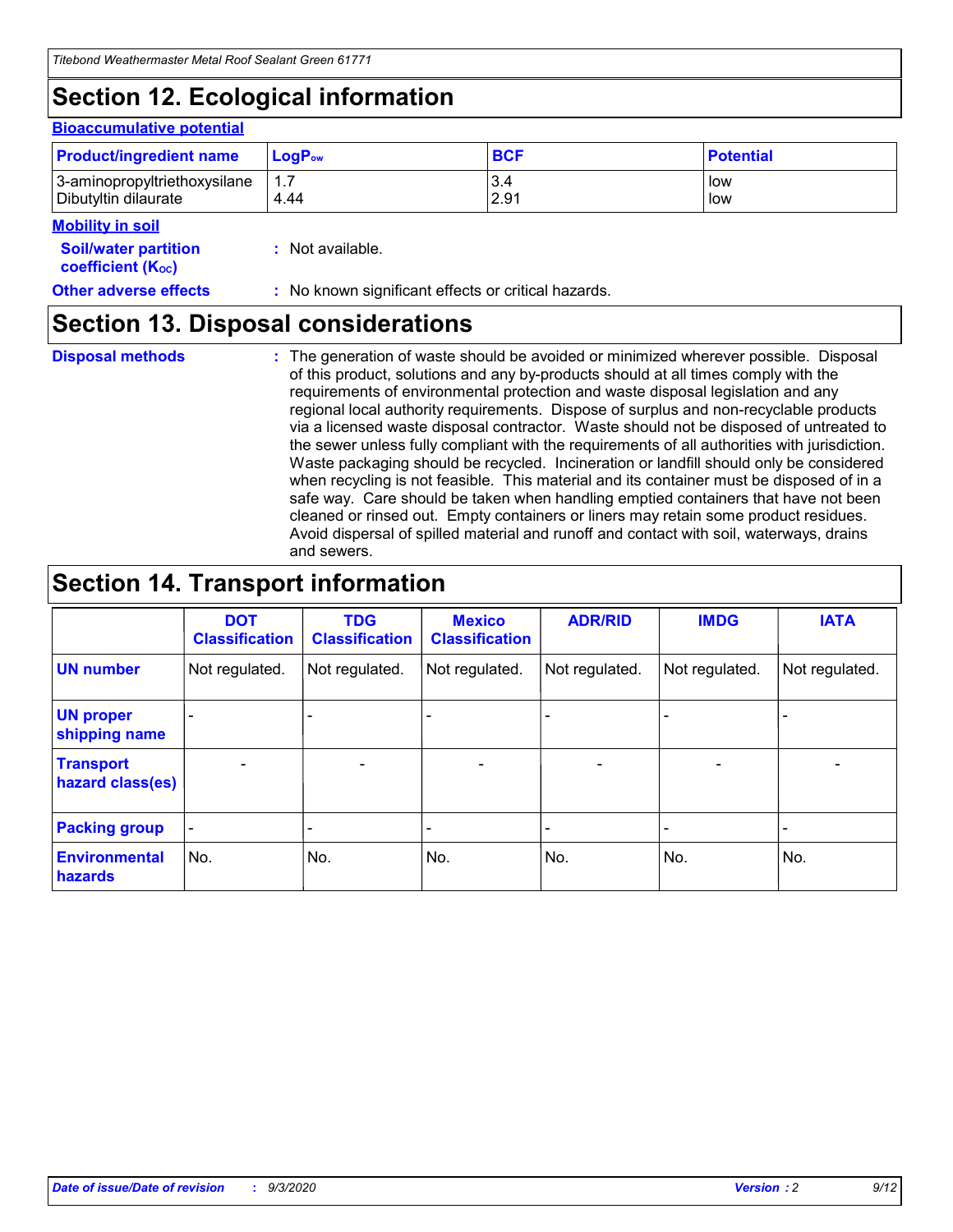## **Section 15. Regulatory information**

### **U.S. Federal regulations**

### **SARA 302/304**

### **Composition/information on ingredients**

No products were found.

| SARA 304 RQ | Not applicable. |
|-------------|-----------------|
|-------------|-----------------|

#### **SARA 311/312**

**Classification :** EYE IRRITATION - Category 2B SKIN SENSITIZATION - Category 1 TOXIC TO REPRODUCTION - Category 1B HNOC - Product generates methanol during cure.

### **Composition/information on ingredients**

| <b>Name</b>                  | $\frac{9}{6}$ | <b>Classification</b>                                                                                                                                                                                                                                                                                      |
|------------------------------|---------------|------------------------------------------------------------------------------------------------------------------------------------------------------------------------------------------------------------------------------------------------------------------------------------------------------------|
| 3-aminopropyltriethoxysilane | $\leq$ 3      | <b>FLAMMABLE LIQUIDS - Category 4</b><br><b>ACUTE TOXICITY (oral) - Category 4</b><br><b>SKIN IRRITATION - Category 2</b><br>EYE IRRITATION - Category 2A                                                                                                                                                  |
| Dibutyltin dilaurate         | ≤0.3          | <b>ACUTE TOXICITY (oral) - Category 3</b><br>SKIN CORROSION - Category 1C<br>SERIOUS EYE DAMAGE - Category 1<br>SKIN SENSITIZATION - Category 1<br><b>GERM CELL MUTAGENICITY - Category 2</b><br>TOXIC TO REPRODUCTION - Category 1B<br>SPECIFIC TARGET ORGAN TOXICITY (REPEATED<br>EXPOSURE) - Category 1 |

### **State regulations**

**Massachusetts :**

: None of the components are listed.

**New York :** None of the components are listed. **New Jersey :** None of the components are listed.

**Pennsylvania :** None of the components are listed.

### **California Prop. 65**

WARNING: This product can expose you to methanol, which is known to the State of California to cause birth defects or other reproductive harm. For more information go to www.P65Warnings.ca.gov.

| Ingredient name | No significant risk Maximum<br>level | acceptable dosage<br><b>level</b> |
|-----------------|--------------------------------------|-----------------------------------|
| I methanol      |                                      | Yes.                              |

### **International regulations**

**Chemical Weapon Convention List Schedules I, II & III Chemicals** Not listed.

**Montreal Protocol**

Not listed.

**Stockholm Convention on Persistent Organic Pollutants**

Not listed.

**UNECE Aarhus Protocol on POPs and Heavy Metals** Not listed.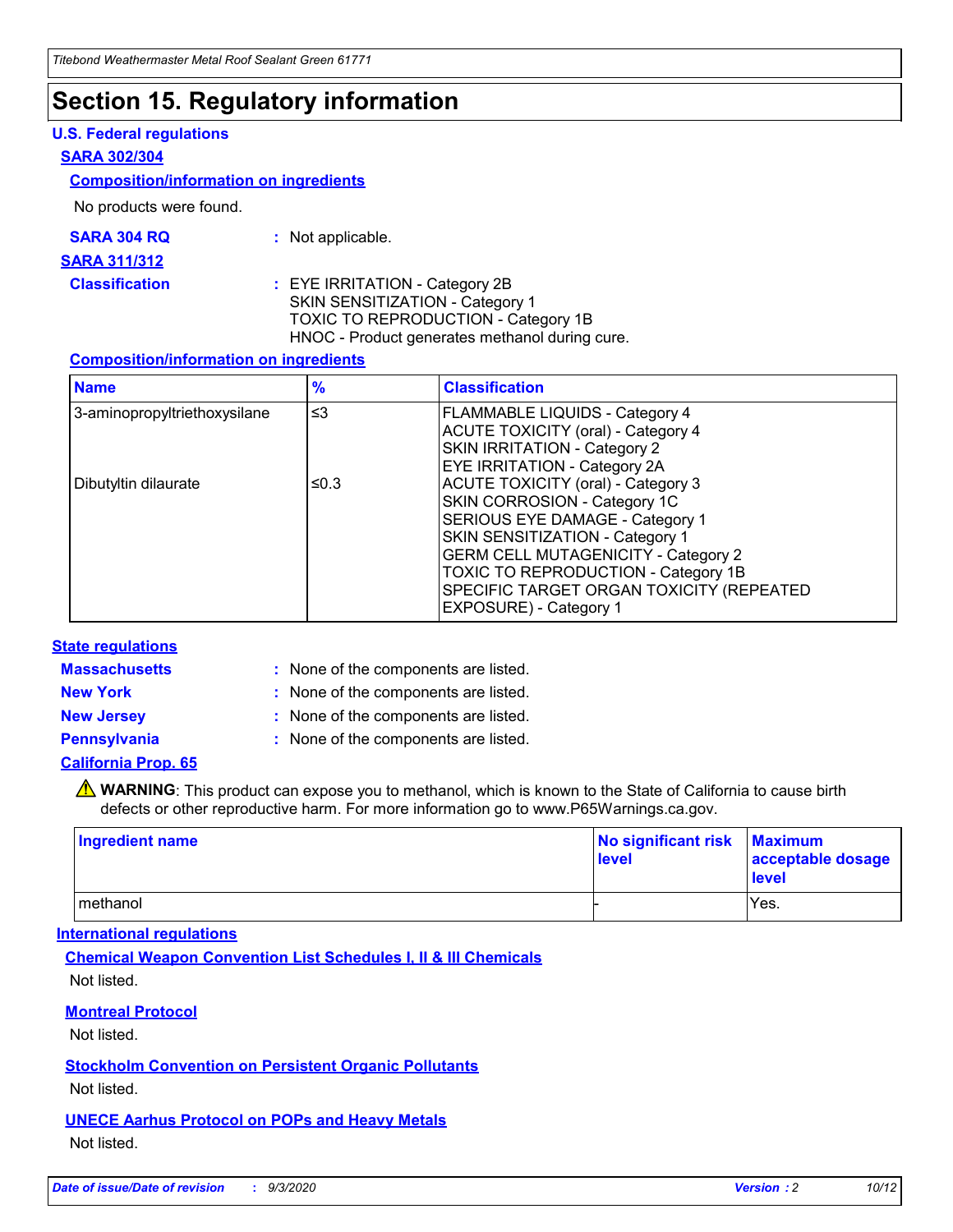# **Section 15. Regulatory information**

### **Inventory list**

- 
- **China :** Not determined.

**United States TSCA 8(b) inventory**

**:** All components are active or exempted.

# **Section 16. Other information**

**Hazardous Material Information System (U.S.A.)**



**Caution: HMIS® ratings are based on a 0-4 rating scale, with 0 representing minimal hazards or risks, and 4 representing significant hazards or risks. Although HMIS® ratings and the associated label are not required on SDSs or products leaving a facility under 29 CFR 1910.1200, the preparer may choose to provide them. HMIS® ratings are to be used with a fully implemented HMIS® program. HMIS® is a registered trademark and service mark of the American Coatings Association, Inc.**

**The customer is responsible for determining the PPE code for this material. For more information on HMIS® Personal Protective Equipment (PPE) codes, consult the HMIS® Implementation Manual.**

**National Fire Protection Association (U.S.A.)**



**Reprinted with permission from NFPA 704-2001, Identification of the Hazards of Materials for Emergency Response Copyright ©1997, National Fire Protection Association, Quincy, MA 02269. This reprinted material is not the complete and official position of the National Fire Protection Association, on the referenced subject which is represented only by the standard in its entirety.**

**Copyright ©2001, National Fire Protection Association, Quincy, MA 02269. This warning system is intended to be interpreted and applied only by properly trained individuals to identify fire, health and reactivity hazards of chemicals. The user is referred to certain limited number of chemicals with recommended classifications in NFPA 49 and NFPA 325, which would be used as a guideline only. Whether the chemicals are classified by NFPA or not, anyone using the 704 systems to classify chemicals does so at their own risk.**

### **Procedure used to derive the classification**

| <b>Classification</b>                                                                                         | <b>Justification</b>                                  |
|---------------------------------------------------------------------------------------------------------------|-------------------------------------------------------|
| <b>EYE IRRITATION - Category 2B</b><br>SKIN SENSITIZATION - Category 1<br>TOXIC TO REPRODUCTION - Category 1B | Expert judgment<br>Expert judgment<br>Expert judgment |
| <b>History</b>                                                                                                |                                                       |

| .                                 |             |
|-----------------------------------|-------------|
| <b>Date of printing</b>           | : 4/22/2022 |
| Date of issue/Date of<br>revision | : 9/3/2020  |
| Date of previous issue            | : 9/3/2020  |
| <b>Version</b>                    | $\cdot$ 2   |
|                                   |             |